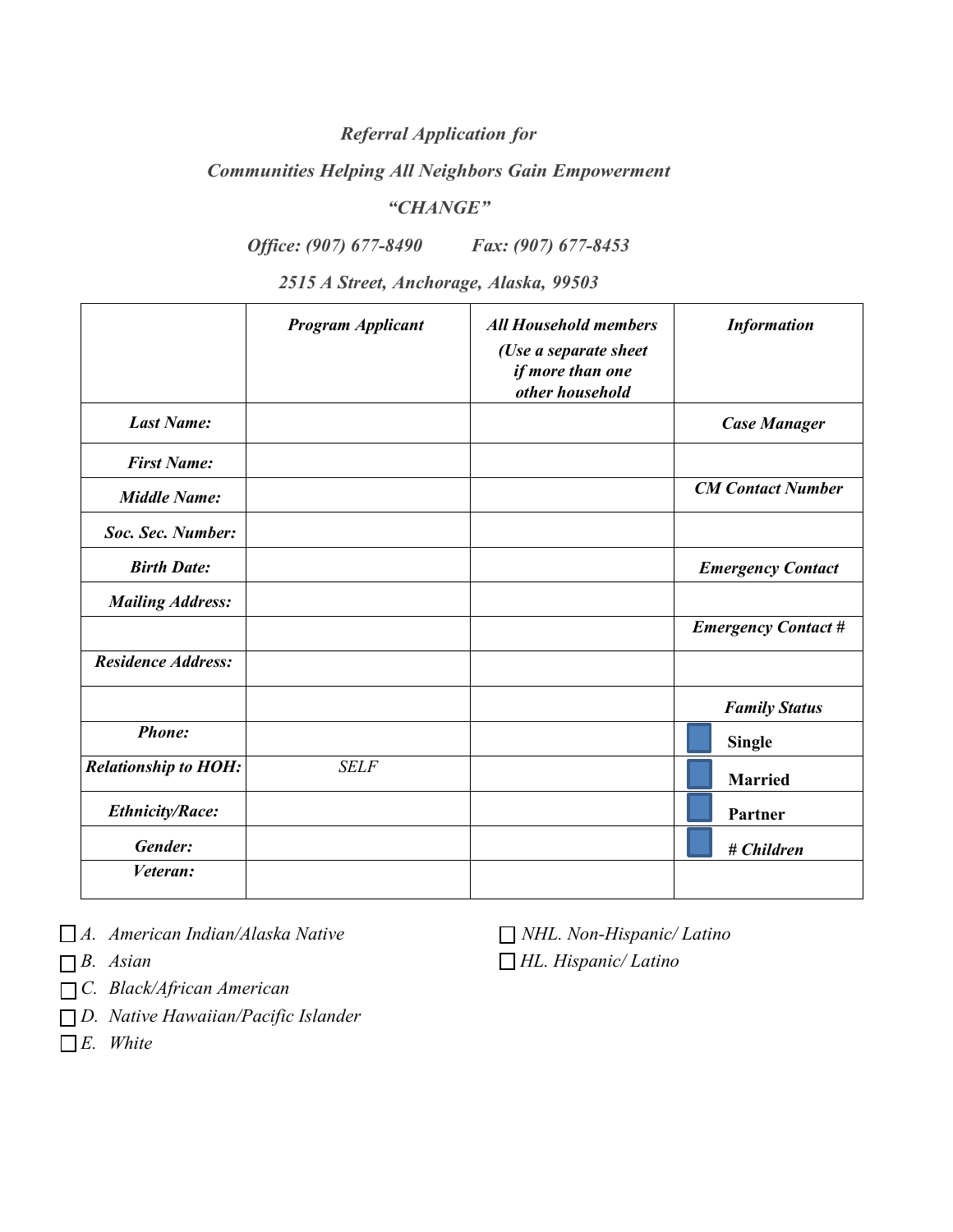# **Program Duration**

Households served through this program are eligible for up to 15 months of total assistance. The assistance period will begin on the date the household begins to receive stabilization services and end fifteen months from that date.

# **Eligibility for Program**

Persons served through this program must satisfy both Housing Status and Income eligibility criteria:

1. Housing Status: Households must lack a safe place of their own to sleep at night. Please identify which of each criteria your household fits into.

☐Persons sleeping outside

☐Persons sleeping in a car

☐Persons who are living in a homeless shelter

☐Persons fleeing human trafficking, domestic violence, or abusive households

 $\Box$ Persons sleeping in a place not fit for habitation

2. Income: Households must be at or below 80% of the Area Median Income

 $\square$ 50-80% AMI = \$77,840.00

 $\Box$ 30-49% AMI = \$48,650.00

 $\Box$ 00-29% AMI = \$29,190.00

NWAK Certifying Case Manager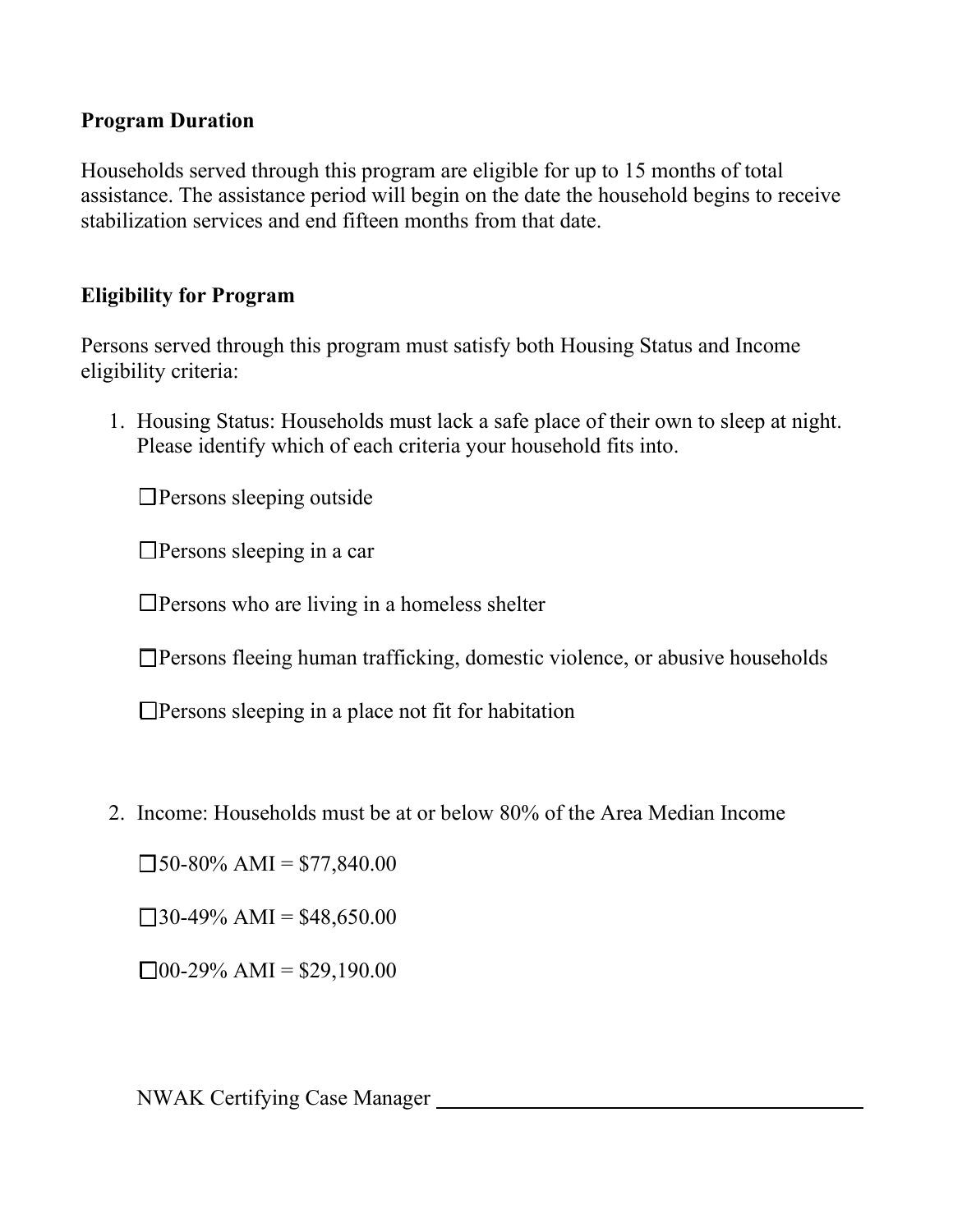# **INCOME INFORMATION**

| <b>SOURCE</b>                                                                                             | <b>NAME</b> | <b>NAME</b> | <b>AMOUNT PER</b> |  |
|-----------------------------------------------------------------------------------------------------------|-------------|-------------|-------------------|--|
| <b>Supplemental Security Income (SSI)</b>                                                                 |             |             |                   |  |
| <b>Social Security Disability Income (SSDI)</b>                                                           |             |             |                   |  |
| <b>Social Security (Retirement, Death</b>                                                                 |             |             |                   |  |
| <b>General Public Assistance</b>                                                                          |             |             |                   |  |
| <b>Interim Public Assistance</b>                                                                          |             |             |                   |  |
| <b>ATAP</b> - Alaska Temporary Assistance                                                                 |             |             |                   |  |
| <b>Child Support</b>                                                                                      |             |             |                   |  |
| <b>Veterans Benefits</b>                                                                                  |             |             |                   |  |
| <b>Veterans Health Care</b>                                                                               |             |             |                   |  |
| <b>Employment Income</b>                                                                                  |             |             |                   |  |
| <b>Unemployment Benefits</b>                                                                              |             |             |                   |  |
| <b>Alaska Permanent Fund</b>                                                                              |             |             |                   |  |
| <b>Native Corporation Dividends</b>                                                                       |             |             |                   |  |
| <b>Corporation Name:</b>                                                                                  |             |             |                   |  |
| <b>Additional Corp/Tribal:</b>                                                                            |             |             |                   |  |
| <b>No Financial Resources</b>                                                                             |             |             |                   |  |
| <b>Medicare</b>                                                                                           |             |             |                   |  |
| <b>Medicaid</b>                                                                                           |             |             |                   |  |
| <b>Food Stamps</b>                                                                                        |             |             |                   |  |
| WIC                                                                                                       |             |             |                   |  |
| Other (please specify)                                                                                    |             |             |                   |  |
| Guardian<br>Conservator<br>Payee<br>$D_{2000}$ provide $N$ ame $\ell$ <i>Looper Contact</i> $\#$ of above |             |             |                   |  |

*List all the income you and each person in your household receive on the following chart.* 

*Please provide Name/ Agency/ Contact # of above:*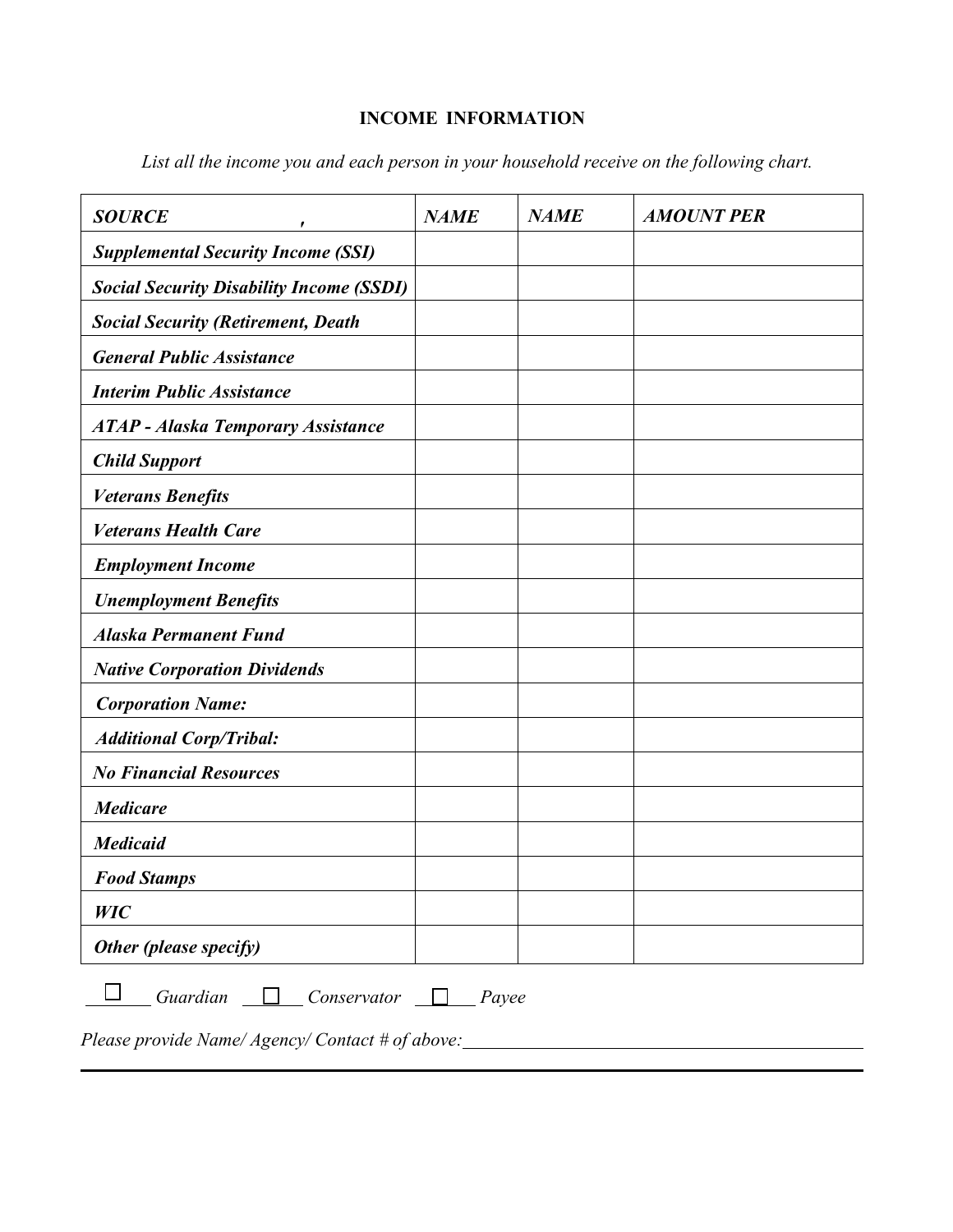# *FAMILY HOUSEHOLD INFORMATION (Families with Children Only)*

| <b>CHILD CARE EXPENSES</b>                                                             |
|----------------------------------------------------------------------------------------|
| Do you receive Child Care Assistance? YES $\Box$ NO $\Box$                             |
| Assistance Amount: \$ ____________________________(hr./wk./mo./yr.)                    |
| Child Care Expense (Out of Pocket): Amount \$________________________(hr./wk./mo./yr.) |
|                                                                                        |
|                                                                                        |
| <b>CHILD IN TRANSITION</b>                                                             |
| Do you have school-aged children? YES $\Box$ NO $\Box$                                 |
| Do you receive Child In Transition Assistance? YES $\Box$ NO $\Box$                    |
| Where do your children currently receive education services?                           |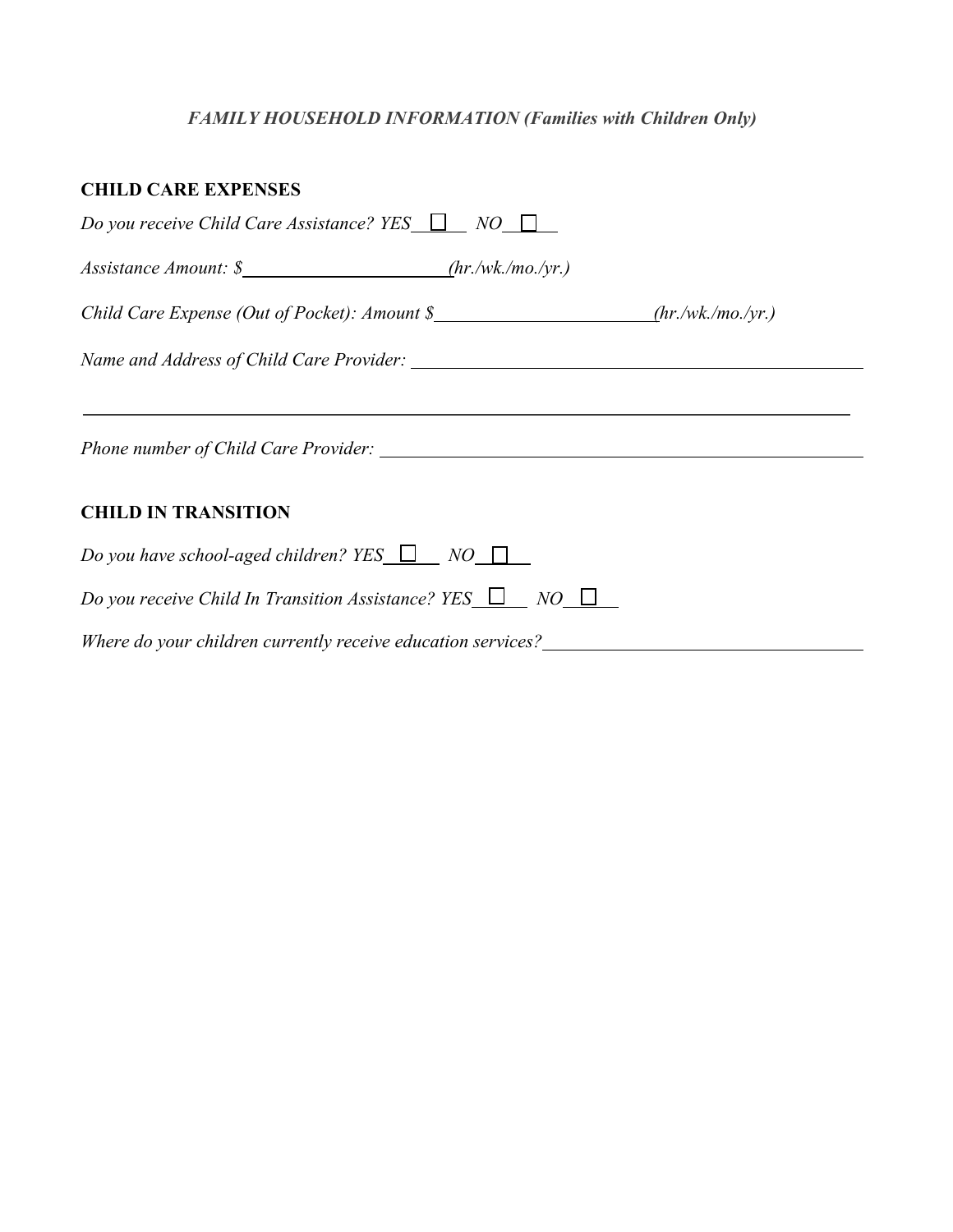#### *CLIENT INFORMATION*

### *Check all that applies. Information used to assist in the placement of Permanent Housing Programs:*

*Disability: What are the applicants' verified disability categories?* 



*Homeless: What was the applicant's prior living situation the night prior to application?*

| a.                                            |               | Non-housing (streets, car, camp.)                                                                                                                                                                        | e.              |                 | Substance abuse $TX$ facility* |
|-----------------------------------------------|---------------|----------------------------------------------------------------------------------------------------------------------------------------------------------------------------------------------------------|-----------------|-----------------|--------------------------------|
| b.                                            |               | <b>Emergency shelter</b>                                                                                                                                                                                 |                 | $Hospital*$     |                                |
| $\mathcal{C}$ .                               |               | Transitional housing for homeless g.                                                                                                                                                                     |                 | Jail/prison $*$ |                                |
| $d$ .                                         |               | Psychiatric facility*                                                                                                                                                                                    |                 |                 |                                |
|                                               |               | * Is exiting an institution where (s)he has resided for 90 days or less and who resided in an emergency shelter<br>or place not meant for human habitation immediately before entering that institution. |                 |                 |                                |
| <b>Approximate Date Homelessness Started:</b> |               |                                                                                                                                                                                                          |                 |                 |                                |
| <b>Duration of Homelessness:</b>              |               |                                                                                                                                                                                                          |                 |                 |                                |
|                                               | $\langle$ day | $1-30 \; days$                                                                                                                                                                                           | $31 - 180$ days |                 | 181-365 days                   |
|                                               | 366-730 days  | $>730$ day                                                                                                                                                                                               |                 |                 |                                |

*Chronic Homelessness: To be considered "chronically homeless," a person must have been living in a place not meant for human habitation, a safe haven, or in an emergency shelter continuously for at least 12 months OR on at least four separate occasions in the last three years, as long as the combined occasions equal at least 12 months and each break in homelessness separating the occasions included at least seven consecutive nights of not living as described above. Stays in institutional care facilities for FEWER than 90 days will not constitute a break in homelessness. Still, instead, such stays are included in the 12-month total if the individual was living or residing in a place not meant for human habitation, a safe haven, or an emergency shelter immediately before entering the institutional care facility.* 

### *Has the applicant been:*

 *Homeless for 12 or more consecutive months* 

 *Homeless four or more times in the past three years, totaling a combined 12 months and meets all the criteria set forth by HUD.* 

### *The total number of months Homeless:*

*Please see additional homeless verification requirements if the person is considered chronically homeless.*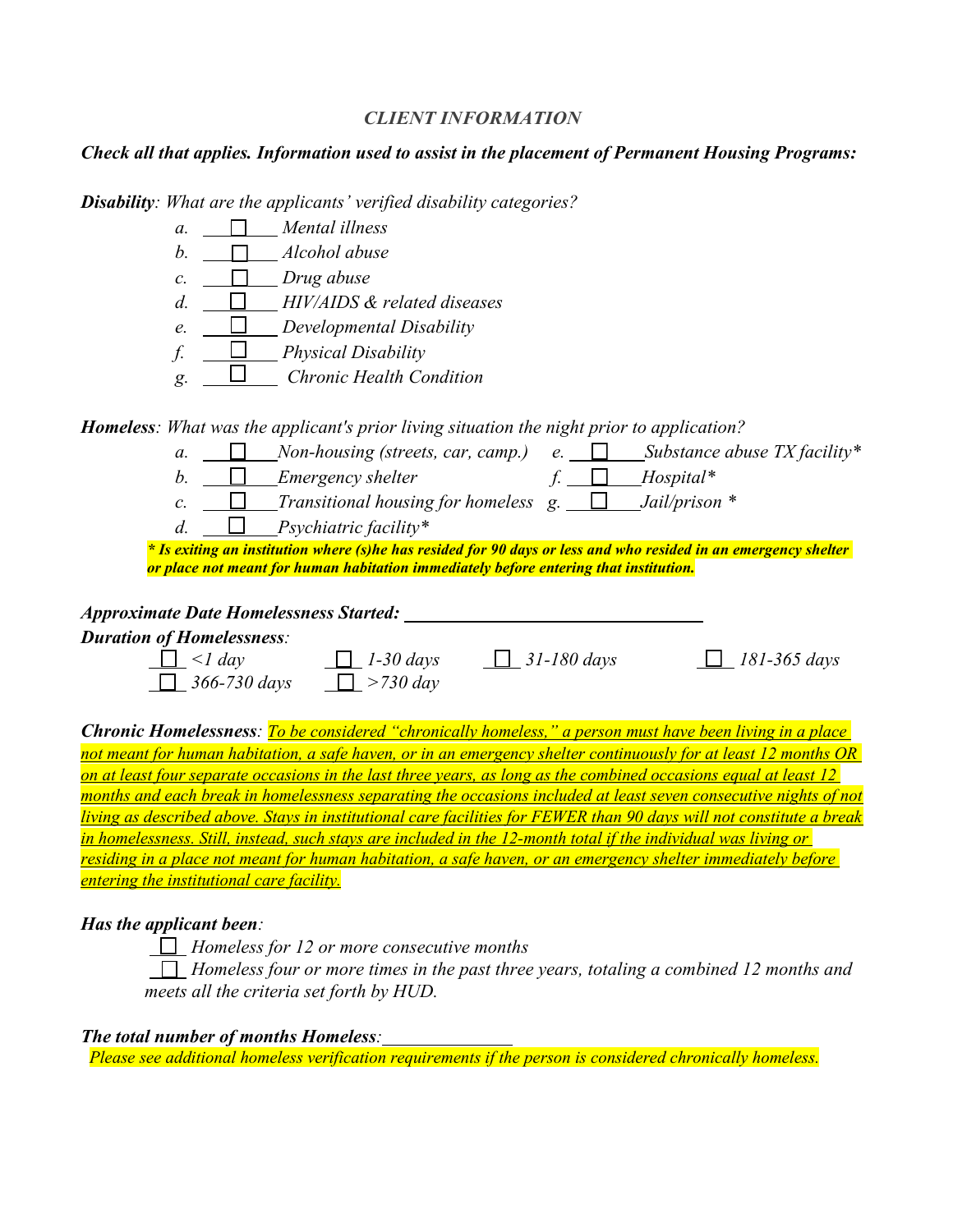| Reason for referral to the "CHANGE" Program and source of referral: ________________________________ |                                                                                  |  |  |
|------------------------------------------------------------------------------------------------------|----------------------------------------------------------------------------------|--|--|
|                                                                                                      | ,我们也不会有什么?""我们的人,我们也不会有什么?""我们的人,我们也不会有什么?""我们的人,我们也不会有什么?""我们的人,我们也不会有什么?""我们的人 |  |  |
|                                                                                                      |                                                                                  |  |  |
|                                                                                                      |                                                                                  |  |  |
|                                                                                                      | ,我们也不会有什么。""我们的人,我们也不会有什么?""我们的人,我们也不会有什么?""我们的人,我们也不会有什么?""我们的人,我们也不会有什么?""我们的人 |  |  |
| List previous residences for the past two years.                                                     |                                                                                  |  |  |
|                                                                                                      |                                                                                  |  |  |
|                                                                                                      |                                                                                  |  |  |
|                                                                                                      | To:                                                                              |  |  |
|                                                                                                      |                                                                                  |  |  |
|                                                                                                      |                                                                                  |  |  |
| $From: \_\_$                                                                                         | $To: \_\_$                                                                       |  |  |

*Please list any other agencies providing services to the applicant such as Assets, The ARC, ABH, Choices, PRC, etc. Please include a contact name and phone number.*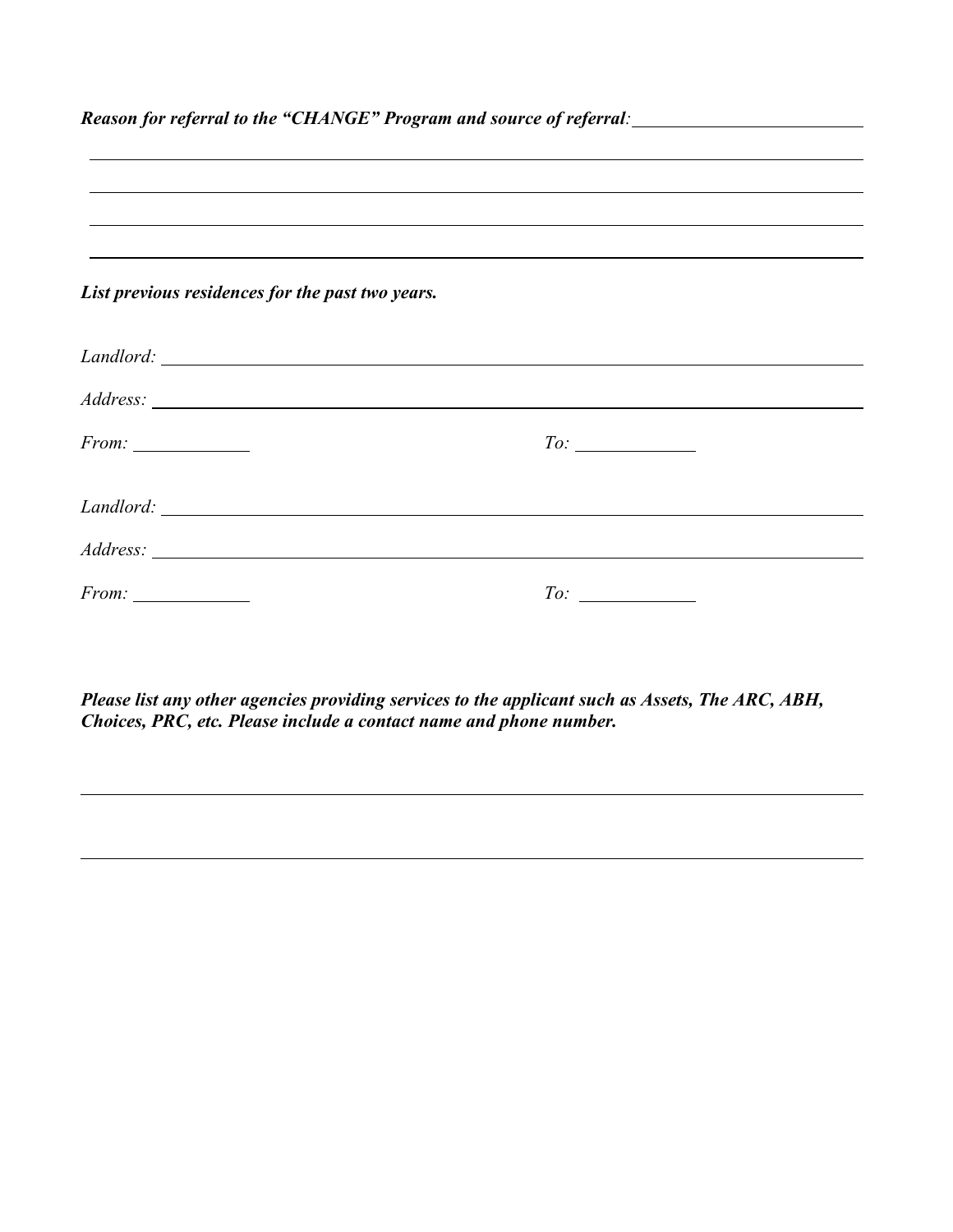*I hereby give my permission for NeighborWorks Alaska to verify any information they may need to determine my eligibility for housing and continued occupancy in the Sponsor-based rental assistance program. I fully understand this waiver covers future and current verification from State and Federal Agencies. NeighborWorks Alaska is hereby given my permission to request information from all other available sources.* 

*The above information is accurate and correct. I hereby authorize NeighborWorks Alaska to check references and verify the information contained in this application.* 

| <b>Applicant Name</b>                      |      |  |
|--------------------------------------------|------|--|
|                                            |      |  |
|                                            |      |  |
| <b>Applicant Signature</b>                 | Date |  |
|                                            |      |  |
|                                            |      |  |
| Co-Applicant Name                          |      |  |
|                                            |      |  |
|                                            |      |  |
| Co-Applicant Signature                     | Date |  |
|                                            |      |  |
|                                            |      |  |
| Referring Agency Representative Name/Title |      |  |
|                                            |      |  |
|                                            |      |  |
| Referring Agency Representative Signature  | Date |  |
|                                            |      |  |

*Date application submitted*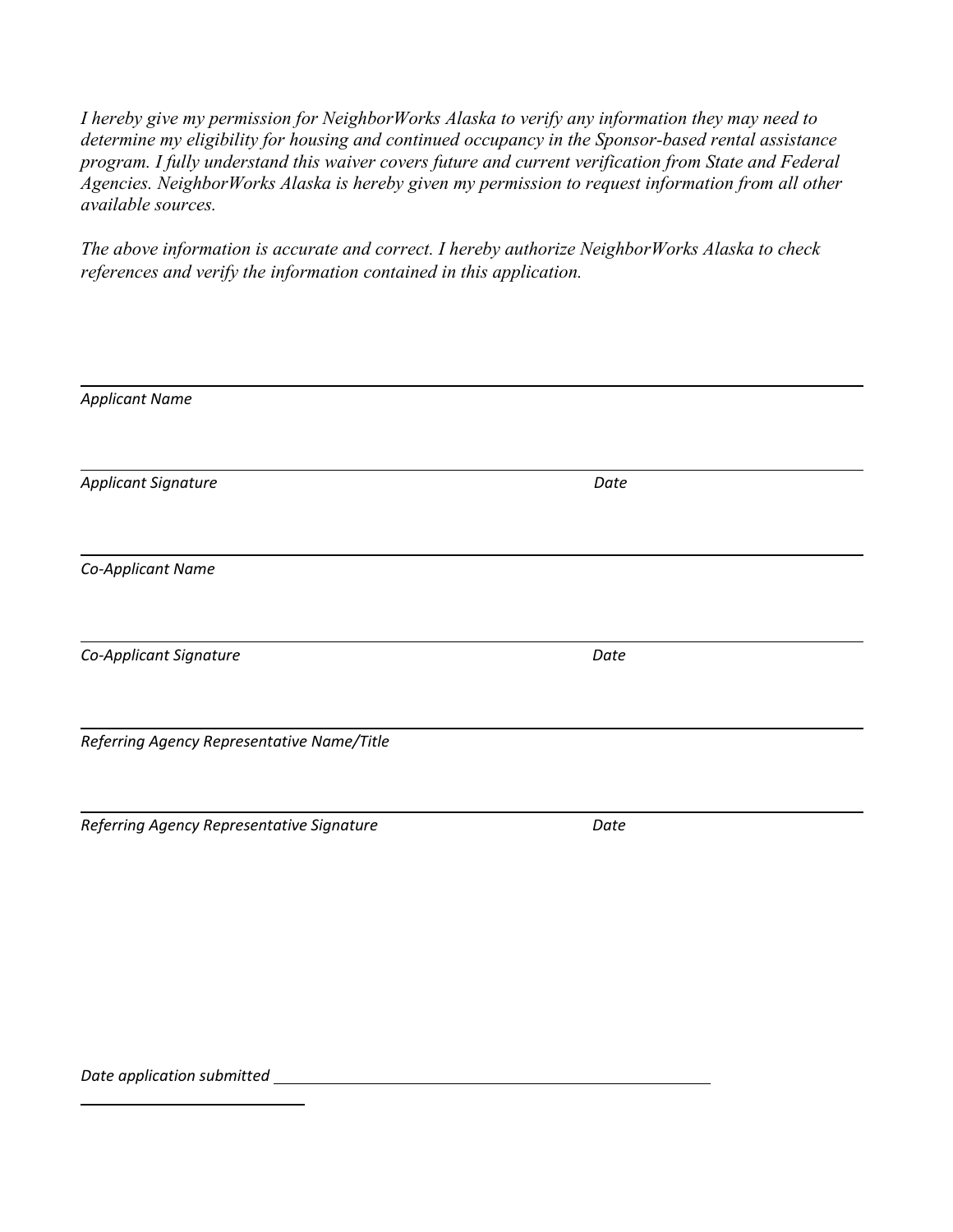### **SUPPORTIVE HOUSING PROGRAMS -- APPLICANT PROFILE**

*Please provide a brief narrative describing the applicant with regards to the following areas. This information is being requested because, in instances where we have had problems with tenants that resulted in evictions, these areas have been the causes of the issues. Please use additional pages if necessary.*

*1. Please describe the applicant's relationships to persons who may cause problems or victimize them (i.e., drug dealers, domestic violence, etc.) and evaluate the potential for victimization on a scale of 1 to 5, with 5 being the most significant risk.*

 *Least risk for Victimization Greatest risk for Victimization 1 2 3 4 5* 

*2. Please describe the ability of the applicant to set boundaries, apply appropriate refusal skills, and set limits for themselves and others regarding allowing other people free access to their apartment. Evaluate the applicant's ability in this regard on a scale of 1 to 5, with 1 being the highest ability to set boundaries, etc.* 



*3. Please describe the applicant's level of treatment compliance and engagement. Evaluate the applicant's ability in this regard on a scale of 1 to 5, with 1 being the highest quality of compliance and 5 being the lowest quality of compliance.* 



*Please fill out the following form and describe the applicant's history regarding substance use and legal history on the back of this page, specifically if the applicant is currently using substances or on probation/parole.* 

| <b>Treatment History:</b>   |                                     |                                 |
|-----------------------------|-------------------------------------|---------------------------------|
| <b>Mental Health</b>        | <b>Alcohol &amp; Drug Treatment</b> | <b>Legal History</b>            |
| $\Box$ No Treatment History | <b>No Treatment History</b>         | <b>Past Probation/Parole</b>    |
| Outpatient Only             | Outpatient Only                     | <b>Present Probation/Parole</b> |
| $\leq$ 3 Psychiatric        | $\leq$ 3 In-Patient Admits          | # Jail Sentences                |
| Hospitalizations            |                                     |                                 |
| $\Box$ > 3 Psychiatric      | $\Box$ > 3 In-Patient Admits        | $\Box$ Felony History           |
| Hospitalizations            |                                     |                                 |